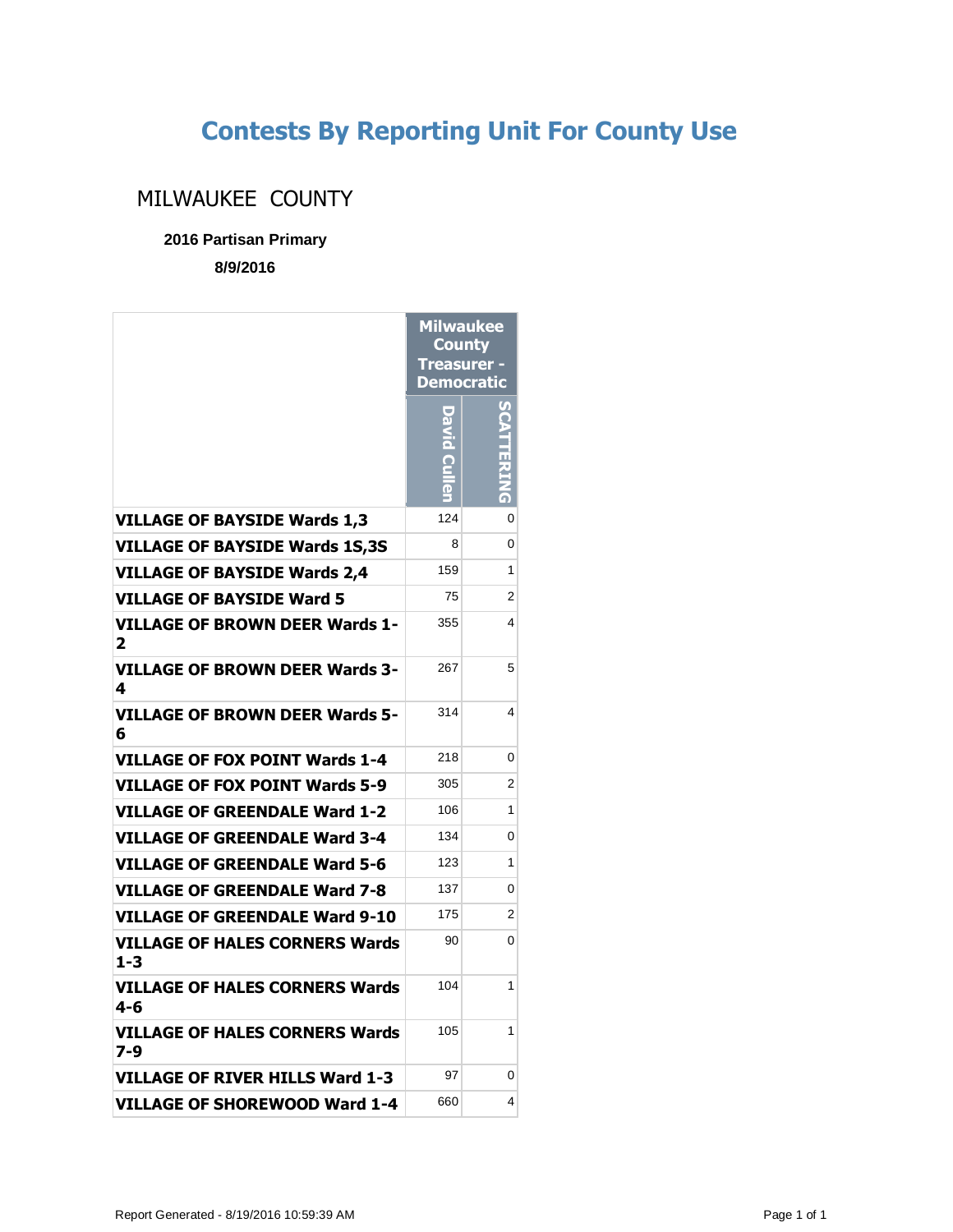| <b>VILLAGE OF SHOREWOOD Ward 5-8</b>                  | 580 | 10             |
|-------------------------------------------------------|-----|----------------|
| <b>VILLAGE OF SHOREWOOD Ward 9-</b><br>12             | 563 | 6              |
| <b>VILLAGE OF WEST MILWAUKEE</b><br><b>Ward 1-2,5</b> | 50  | 0              |
| <b>VILLAGE OF WEST MILWAUKEE</b><br><b>Ward 3-4,6</b> | 106 | 0              |
| VILLAGE OF WHITEFISH BAY Wards<br>$1 - 2$             | 137 | 1              |
| <b>VILLAGE OF WHITEFISH BAY Wards</b><br>3-4          | 164 | 0              |
| <b>VILLAGE OF WHITEFISH BAY Wards</b><br>$5 - 6$      | 174 | 0              |
| VILLAGE OF WHITEFISH BAY Ward<br>7                    | 115 | 1              |
| <b>VILLAGE OF WHITEFISH BAY Wards</b><br>8,10         | 251 | 0              |
| <b>VILLAGE OF WHITEFISH BAY Wards</b><br>9,11         | 189 | 2              |
| VILLAGE OF WHITEFISH BAY Ward<br>12                   | 123 | 0              |
| <b>CITY OF CUDAHY Wards 1-3</b>                       | 234 | 1              |
| <b>CITY OF CUDAHY Wards 4-6</b>                       | 175 | 5              |
| <b>CITY OF CUDAHY Wards 7-9</b>                       | 134 | 3              |
| <b>CITY OF CUDAHY Wards 10-12</b>                     | 191 | 0              |
| <b>CITY OF CUDAHY Wards 13-15</b>                     | 264 | 1              |
| <b>CITY OF FRANKLIN Ward 1</b>                        | 0   | 0              |
| <b>CITY OF FRANKLIN Ward 2</b>                        | 86  | 0              |
| <b>CITY OF FRANKLIN Ward 3</b>                        | 116 | 0              |
| <b>CITY OF FRANKLIN Ward 4</b>                        | 37  | $\overline{2}$ |
| <b>CITY OF FRANKLIN Ward 5</b>                        | 38  | 0              |
| <b>CITY OF FRANKLIN Ward 6</b>                        | 73  | 0              |
| <b>CITY OF FRANKLIN Ward 7</b>                        | 104 | 2              |
| <b>CITY OF FRANKLIN Ward 8</b>                        | 39  | 0              |
| <b>CITY OF FRANKLIN Ward 9</b>                        | 49  | 1              |
| <b>CITY OF FRANKLIN Ward 10</b>                       | 18  | 0              |
| <b>CITY OF FRANKLIN Ward 11</b>                       | 60  | 0              |
| <b>CITY OF FRANKLIN Ward 12</b>                       | 51  | 0              |
| <b>CITY OF FRANKLIN Ward 13</b>                       | 52  | 0              |
| <b>CITY OF FRANKLIN Ward 14</b>                       | 25  | 0              |
| <b>CITY OF FRANKLIN Ward 15A</b>                      | 19  | 0              |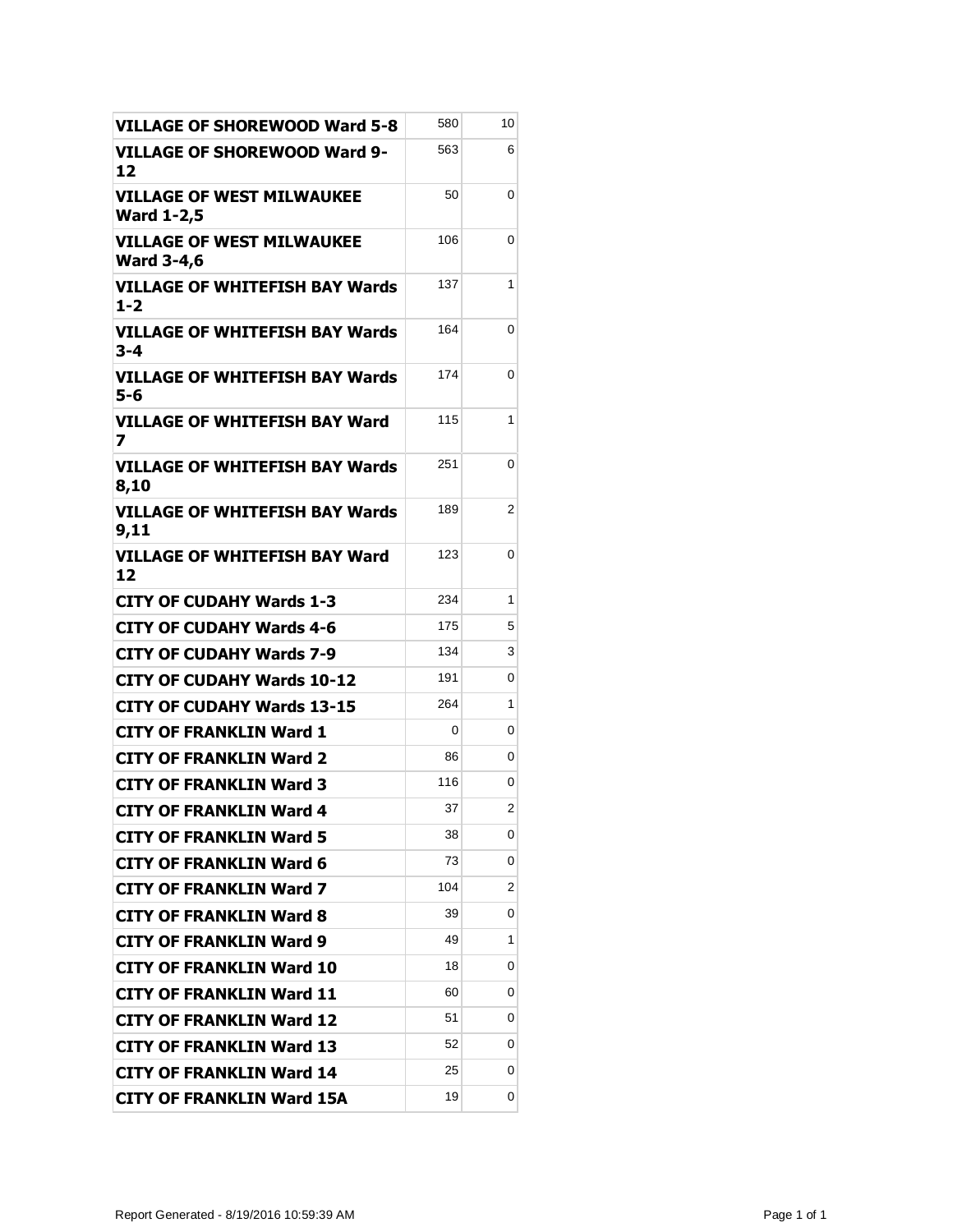| <b>CITY OF FRANKLIN Ward 15B</b>   | 25  | 0 |
|------------------------------------|-----|---|
| <b>CITY OF FRANKLIN Ward 16</b>    | 53  | 0 |
| <b>CITY OF FRANKLIN Ward 17</b>    | 36  | 0 |
| <b>CITY OF FRANKLIN Ward 18</b>    | 13  | 0 |
| <b>CITY OF FRANKLIN Ward 19</b>    | 73  | 0 |
| <b>CITY OF FRANKLIN Ward 20</b>    | 36  | 0 |
| <b>CITY OF FRANKLIN Ward 21</b>    | 11  | 0 |
| <b>CITY OF FRANKLIN Ward 22B</b>   | 46  | 0 |
| <b>CITY OF FRANKLIN Ward 22A</b>   | 38  | 0 |
| <b>CITY OF FRANKLIN Ward 23</b>    | 58  | 0 |
| <b>CITY OF GLENDALE Ward 1,7</b>   | 231 | 2 |
| <b>CITY OF GLENDALE Wards 2,8S</b> | 216 | 1 |
| <b>CITY OF GLENDALE Ward 3,9</b>   | 163 | 2 |
| <b>CITY OF GLENDALE Ward 4,10</b>  | 276 | 2 |
| <b>CITY OF GLENDALE Wards 5,11</b> | 201 | 1 |
| <b>CITY OF GLENDALE Ward 6,12</b>  | 179 | 1 |
| <b>CITY OF GLENDALE Ward 8</b>     | 87  | 0 |
| <b>CITY OF GLENDALE Ward 11S</b>   | 29  | 0 |
| <b>CITY OF GREENFIELD Ward 1</b>   | 100 | 3 |
| <b>CITY OF GREENFIELD Ward 2</b>   | 54  | 0 |
| <b>CITY OF GREENFIELD Ward 3</b>   | 46  | 0 |
| <b>CITY OF GREENFIELD Ward 4</b>   | 56  | 0 |
| <b>CITY OF GREENFIELD Ward 5</b>   | 80  | 0 |
| <b>CITY OF GREENFIELD Ward 6</b>   | 63  | 1 |
| <b>CITY OF GREENFIELD Ward 7</b>   | 73  | 0 |
| <b>CITY OF GREENFIELD Ward 8</b>   | 107 | 3 |
| CITY OF GREENFIELD Ward 9          | 80  | 0 |
| <b>CITY OF GREENFIELD Ward 10</b>  | 46  | 0 |
| <b>CITY OF GREENFIELD Ward 11</b>  | 71  | 0 |
| <b>CITY OF GREENFIELD Ward 12</b>  | 72  | 0 |
| <b>CITY OF GREENFIELD Ward 13</b>  | 68  | 1 |
| <b>CITY OF GREENFIELD Ward 14</b>  | 63  | 2 |
| <b>CITY OF GREENFIELD Ward 15</b>  | 55  | 0 |
| <b>CITY OF GREENFIELD Ward 16</b>  | 17  | 0 |
| <b>CITY OF GREENFIELD Ward 17</b>  | 75  | 0 |
| <b>CITY OF GREENFIELD Ward 18</b>  | 61  | 0 |
| <b>CITY OF GREENFIELD Ward 19</b>  | 156 | 1 |
| <b>CITY OF GREENFIELD Ward 20</b>  | 105 | 0 |
|                                    |     |   |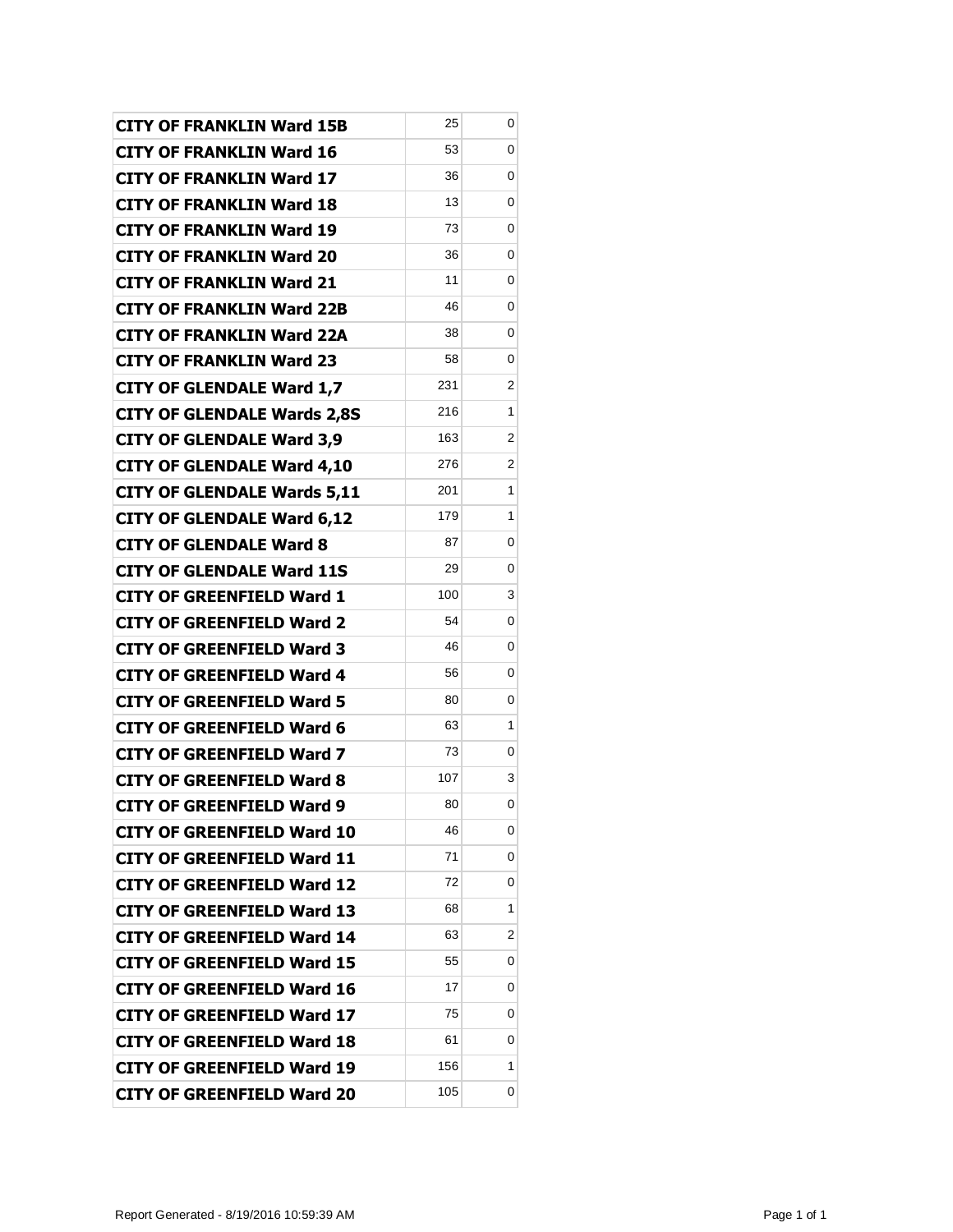| <b>CITY OF GREENFIELD Ward 21</b> | 55  | 0                       |
|-----------------------------------|-----|-------------------------|
| <b>CITY OF MILWAUKEE Ward 1</b>   | 159 | 1                       |
| <b>CITY OF MILWAUKEE Ward 2</b>   | 40  | 0                       |
| <b>CITY OF MILWAUKEE Ward 3</b>   | 214 | 1                       |
| <b>CITY OF MILWAUKEE Ward 4</b>   | 379 | 1                       |
| <b>CITY OF MILWAUKEE Ward 5</b>   | 145 | 2                       |
| <b>CITY OF MILWAUKEE Ward 6</b>   | 315 | 2                       |
| <b>CITY OF MILWAUKEE Ward 7</b>   | 65  | 3                       |
| <b>CITY OF MILWAUKEE Ward 8</b>   | 299 | 1                       |
| CITY OF MILWAUKEE Ward 9          | 156 | 1                       |
| <b>CITY OF MILWAUKEE Ward 10</b>  | 210 | 3                       |
| <b>CITY OF MILWAUKEE Ward 11</b>  | 203 | 2                       |
| CITY OF MILWAUKEE Ward 12         | 137 | 0                       |
| <b>CITY OF MILWAUKEE Ward 13</b>  | 93  | 2                       |
| <b>CITY OF MILWAUKEE Ward 14</b>  | 196 | 2                       |
| <b>CITY OF MILWAUKEE Ward 15</b>  | 162 | 5                       |
| <b>CITY OF MILWAUKEE Ward 16</b>  | 249 | 2                       |
| <b>CITY OF MILWAUKEE Ward 17</b>  | 122 | 2                       |
| <b>CITY OF MILWAUKEE Ward 18</b>  | 159 | 4                       |
| <b>CITY OF MILWAUKEE Ward 19</b>  | 90  | 1                       |
| <b>CITY OF MILWAUKEE Ward 20</b>  | 162 | 7                       |
| <b>CITY OF MILWAUKEE Ward 21</b>  | 147 | 1                       |
| <b>CITY OF MILWAUKEE Ward 22</b>  | 126 | 2                       |
| <b>CITY OF MILWAUKEE Ward 23</b>  | 34  | 3                       |
| <b>CITY OF MILWAUKEE Ward 24</b>  | 27  | 2                       |
| <b>CITY OF MILWAUKEE Ward 25</b>  | 104 | 1                       |
| CITY OF MILWAUKEE Ward 26         | 95  | $\overline{\mathbf{c}}$ |
| <b>CITY OF MILWAUKEE Ward 27</b>  | 123 | 3                       |
| <b>CITY OF MILWAUKEE Ward 28</b>  | 19  | 2                       |
| <b>CITY OF MILWAUKEE Ward 29</b>  | 48  | 0                       |
| <b>CITY OF MILWAUKEE Ward 30</b>  | 102 | 0                       |
| <b>CITY OF MILWAUKEE Ward 31</b>  | 67  | 2                       |
| <b>CITY OF MILWAUKEE Ward 32</b>  | 236 | 2                       |
| <b>CITY OF MILWAUKEE Ward 33</b>  | 296 | 7                       |
| <b>CITY OF MILWAUKEE Ward 34</b>  | 108 | 0                       |
| <b>CITY OF MILWAUKEE Ward 35</b>  | 70  | 1                       |
| <b>CITY OF MILWAUKEE Ward 36</b>  | 117 | 1                       |
| <b>CITY OF MILWAUKEE Ward 37</b>  | 52  | 0                       |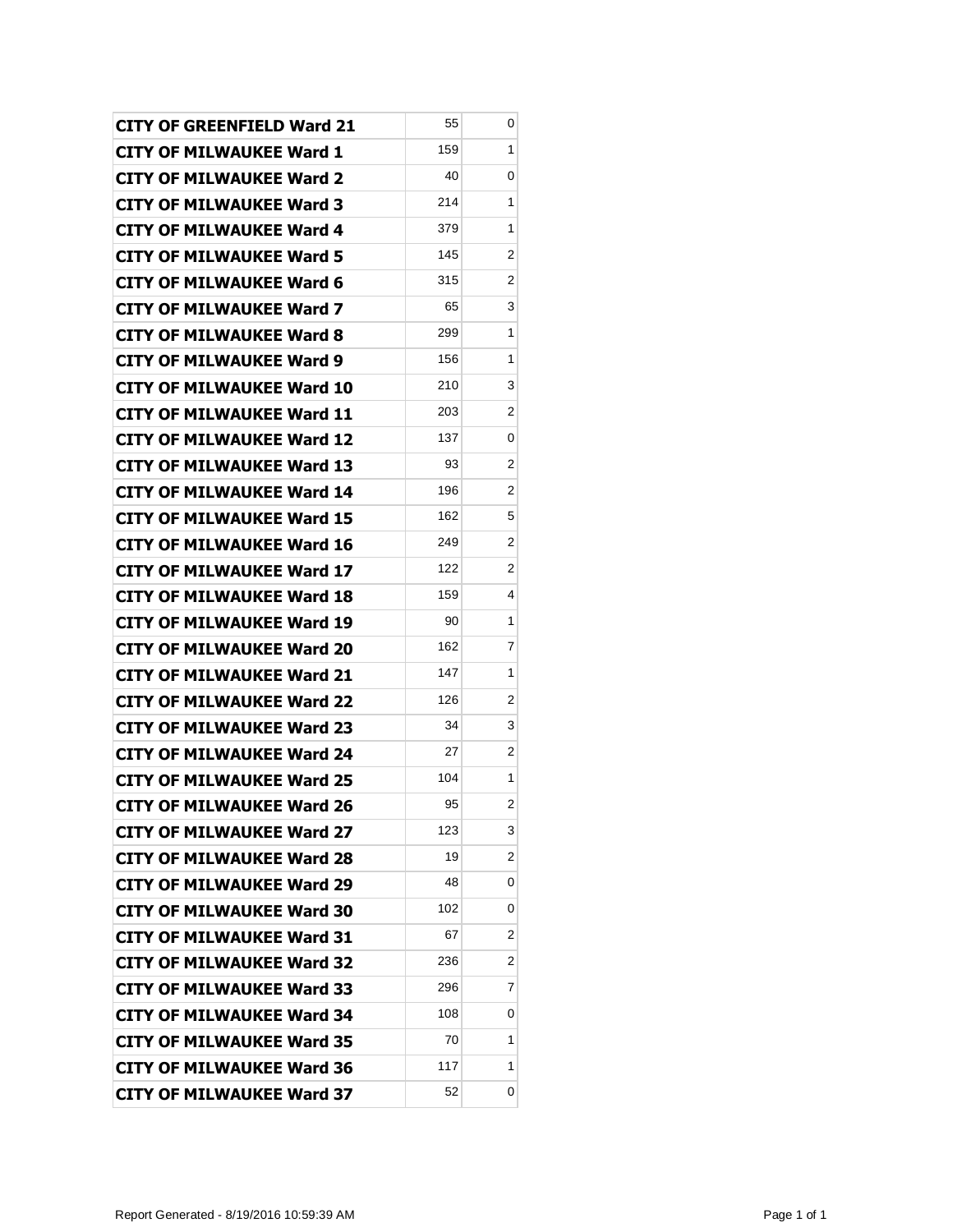|                                                                      | 82  | 2                       |
|----------------------------------------------------------------------|-----|-------------------------|
| <b>CITY OF MILWAUKEE Ward 38</b><br><b>CITY OF MILWAUKEE Ward 39</b> | 94  | 0                       |
| <b>CITY OF MILWAUKEE Ward 40</b>                                     | 116 | 0                       |
| <b>CITY OF MILWAUKEE Ward 41</b>                                     | 110 | 3                       |
| <b>CITY OF MILWAUKEE Ward 42</b>                                     | 155 | 0                       |
| <b>CITY OF MILWAUKEE Ward 43</b>                                     | 71  | 2                       |
| <b>CITY OF MILWAUKEE Ward 44</b>                                     | 130 | $\overline{2}$          |
| <b>CITY OF MILWAUKEE Ward 45</b>                                     | 139 | 5                       |
| <b>CITY OF MILWAUKEE Ward 46</b>                                     | 64  | 1                       |
| <b>CITY OF MILWAUKEE Ward 47</b>                                     | 131 | 5                       |
| <b>CITY OF MILWAUKEE Ward 48</b>                                     | 69  | 1                       |
| <b>CITY OF MILWAUKEE Ward 49</b>                                     | 115 | 3                       |
| <b>CITY OF MILWAUKEE Ward 50</b>                                     | 85  | 1                       |
| <b>CITY OF MILWAUKEE Ward 51</b>                                     | 72  | 0                       |
| <b>CITY OF MILWAUKEE Ward 52</b>                                     | 138 | 1                       |
| <b>CITY OF MILWAUKEE Ward 53</b>                                     | 55  | 0                       |
| <b>CITY OF MILWAUKEE Ward 54</b>                                     | 93  | 4                       |
| <b>CITY OF MILWAUKEE Ward 55</b>                                     | 202 | 4                       |
| <b>CITY OF MILWAUKEE Ward 56</b>                                     | 151 | 3                       |
| <b>CITY OF MILWAUKEE Ward 57</b>                                     | 203 | 1                       |
| <b>CITY OF MILWAUKEE Ward 58</b>                                     | 126 | 3                       |
| <b>CITY OF MILWAUKEE Ward 59</b>                                     | 347 | 2                       |
| CITY OF MILWAUKEE Ward 60                                            | 170 | 2                       |
| <b>CITY OF MILWAUKEE Ward 61</b>                                     | 158 | 1                       |
| <b>CITY OF MILWAUKEE Ward 62</b>                                     | 103 | 1                       |
| <b>CITY OF MILWAUKEE Ward 63</b>                                     | 93  | 1                       |
| CITY OF MILWAUKEE Ward 64                                            | 246 | $\overline{\mathbf{c}}$ |
| <b>CITY OF MILWAUKEE Ward 65</b>                                     | 219 | 3                       |
| <b>CITY OF MILWAUKEE Ward 66</b>                                     | 87  | 2                       |
| <b>CITY OF MILWAUKEE Ward 67</b>                                     | 85  | 1                       |
| <b>CITY OF MILWAUKEE Ward 68</b>                                     | 176 | 4                       |
| <b>CITY OF MILWAUKEE Ward 69</b>                                     | 135 | 1                       |
| <b>CITY OF MILWAUKEE Ward 70</b>                                     | 214 | 1                       |
| <b>CITY OF MILWAUKEE Ward 71</b>                                     | 102 | 1                       |
| <b>CITY OF MILWAUKEE Ward 72</b>                                     | 177 | 2                       |
| <b>CITY OF MILWAUKEE Ward 73</b>                                     | 194 | 6                       |
| <b>CITY OF MILWAUKEE Ward 74</b>                                     | 126 | 2                       |
| <b>CITY OF MILWAUKEE Ward 75</b>                                     | 106 | 1                       |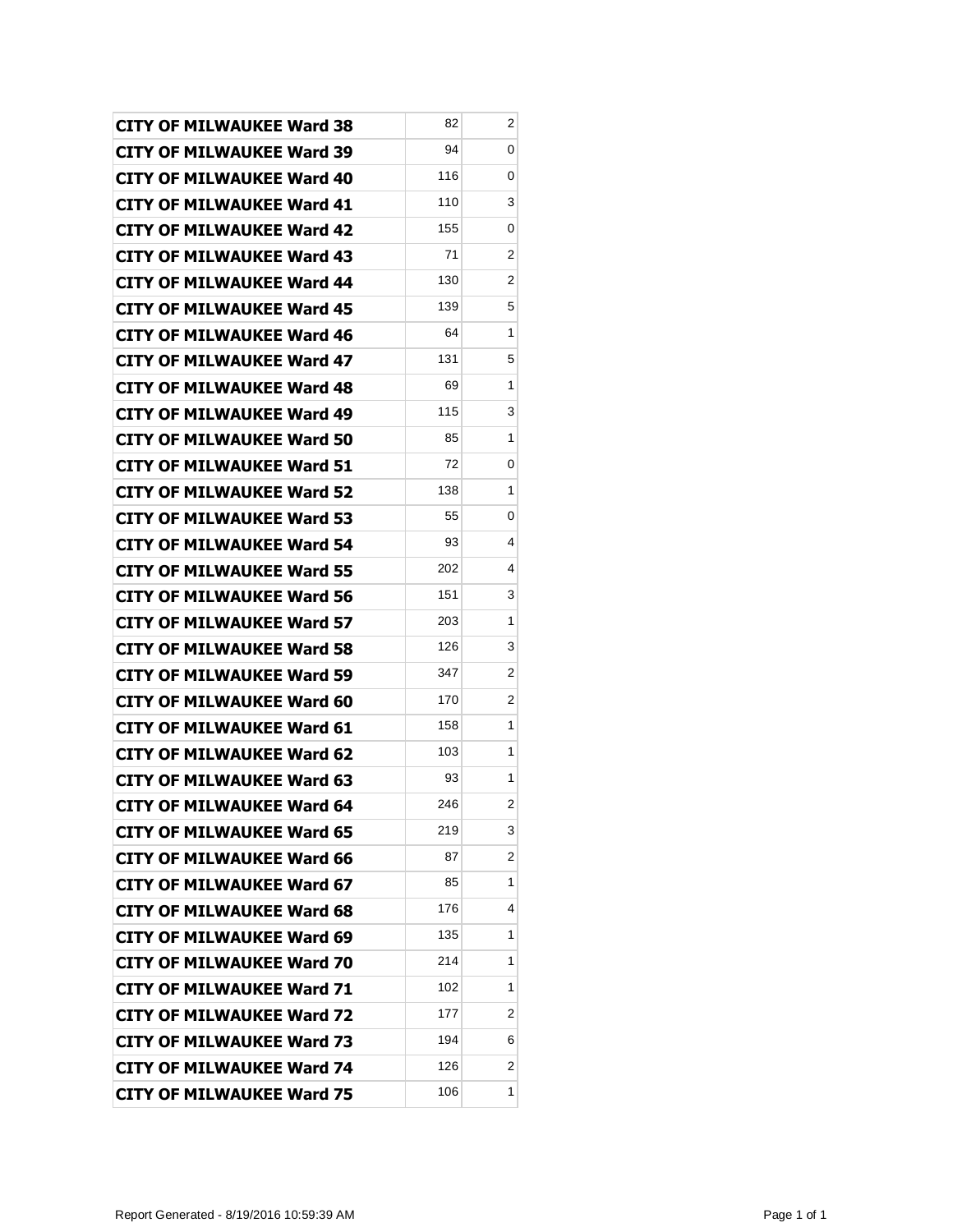| <b>CITY OF MILWAUKEE Ward 76</b>  | 118 | 1              |
|-----------------------------------|-----|----------------|
| <b>CITY OF MILWAUKEE Ward 77</b>  | 85  | 1              |
| <b>CITY OF MILWAUKEE Ward 78</b>  | 160 | 0              |
| <b>CITY OF MILWAUKEE Ward 79</b>  | 165 | 1              |
| <b>CITY OF MILWAUKEE Ward 80</b>  | 238 | 3              |
| <b>CITY OF MILWAUKEE Ward 81</b>  | 85  | 1              |
| <b>CITY OF MILWAUKEE Ward 82</b>  | 90  | 0              |
| <b>CITY OF MILWAUKEE Ward 83</b>  | 105 | 1              |
| <b>CITY OF MILWAUKEE Ward 84</b>  | 100 | 2              |
| <b>CITY OF MILWAUKEE Ward 85</b>  | 139 | 0              |
| <b>CITY OF MILWAUKEE Ward 86</b>  | 119 | 1              |
| <b>CITY OF MILWAUKEE Ward 87</b>  | 64  | 0              |
| <b>CITY OF MILWAUKEE Ward 88</b>  | 96  | 0              |
| <b>CITY OF MILWAUKEE Ward 89</b>  | 132 | 5              |
| <b>CITY OF MILWAUKEE Ward 90</b>  | 154 | 2              |
| <b>CITY OF MILWAUKEE Ward 91</b>  | 226 | 4              |
| <b>CITY OF MILWAUKEE Ward 92</b>  | 213 | $\overline{2}$ |
| <b>CITY OF MILWAUKEE Ward 93</b>  | 137 | 1              |
| <b>CITY OF MILWAUKEE Ward 94</b>  | 60  | 1              |
| <b>CITY OF MILWAUKEE Ward 95</b>  | 82  | 1              |
| <b>CITY OF MILWAUKEE Ward 96</b>  | 184 | 3              |
| <b>CITY OF MILWAUKEE Ward 97</b>  | 164 | 5              |
| <b>CITY OF MILWAUKEE Ward 98</b>  | 142 | 3              |
| <b>CITY OF MILWAUKEE Ward 99</b>  | 234 | 5              |
| <b>CITY OF MILWAUKEE Ward 100</b> | 184 | 1              |
| <b>CITY OF MILWAUKEE Ward 101</b> | 216 | 1              |
| <b>CITY OF MILWAUKEE Ward 102</b> | 206 | 2              |
| <b>CITY OF MILWAUKEE Ward 103</b> | 219 | 1              |
| <b>CITY OF MILWAUKEE Ward 104</b> | 195 | 1              |
| <b>CITY OF MILWAUKEE Ward 105</b> | 51  | 2              |
| <b>CITY OF MILWAUKEE Ward 106</b> | 61  | 2              |
| <b>CITY OF MILWAUKEE Ward 107</b> | 131 | 0              |
| <b>CITY OF MILWAUKEE Ward 108</b> | 125 | 3              |
| <b>CITY OF MILWAUKEE Ward 109</b> | 119 | 1              |
| <b>CITY OF MILWAUKEE Ward 110</b> | 47  | 1              |
| <b>CITY OF MILWAUKEE Ward 111</b> | 55  | 2              |
| <b>CITY OF MILWAUKEE Ward 112</b> | 108 | 2              |
| <b>CITY OF MILWAUKEE Ward 113</b> | 92  | 2              |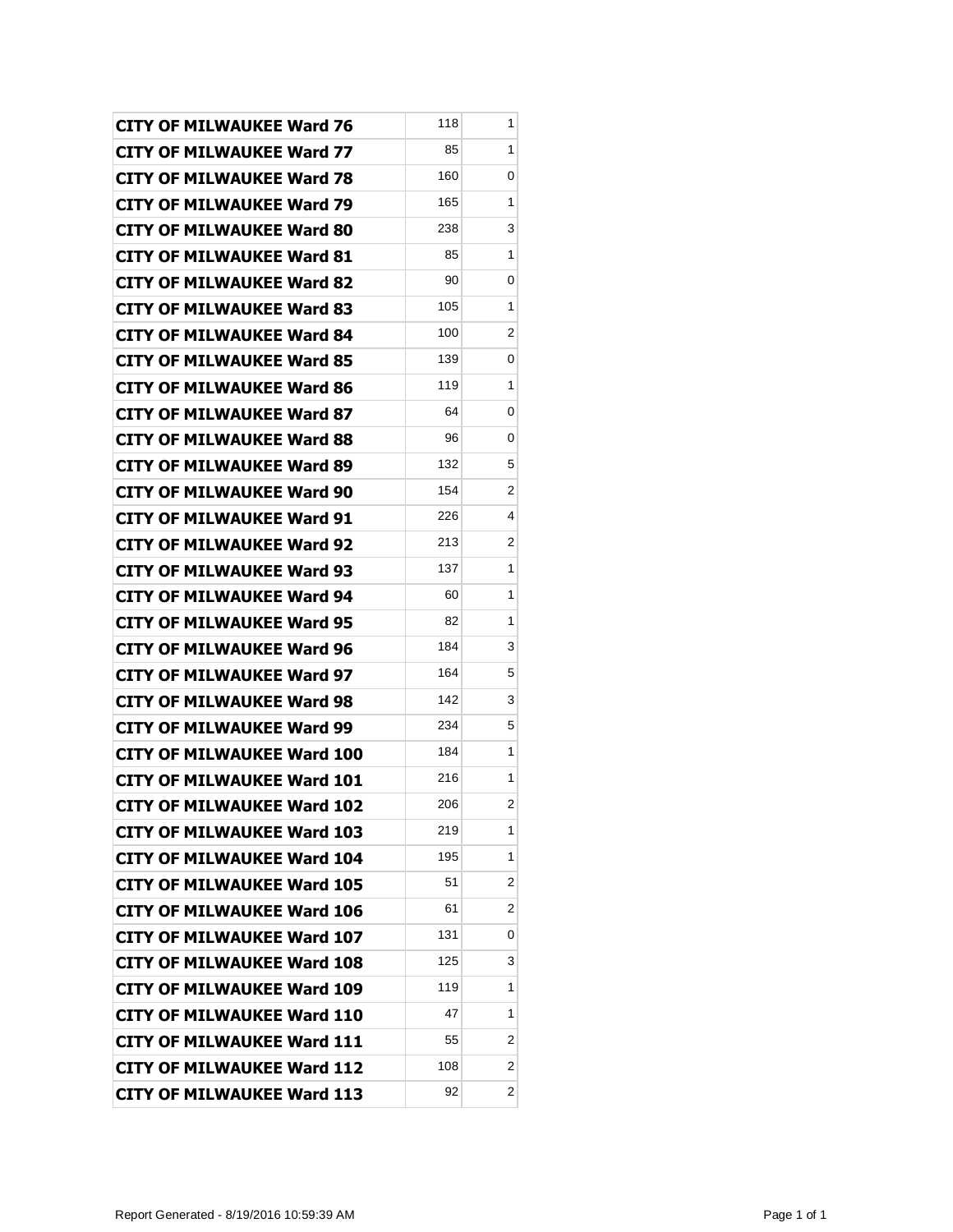| <b>CITY OF MILWAUKEE Ward 114</b> | 112 | 2 |
|-----------------------------------|-----|---|
| <b>CITY OF MILWAUKEE Ward 115</b> | 189 | 0 |
| <b>CITY OF MILWAUKEE Ward 116</b> | 59  | 1 |
| <b>CITY OF MILWAUKEE Ward 117</b> | 81  | 4 |
| <b>CITY OF MILWAUKEE Ward 118</b> | 126 | 2 |
| <b>CITY OF MILWAUKEE Ward 119</b> | 117 | 2 |
| <b>CITY OF MILWAUKEE Ward 120</b> | 89  | 0 |
| <b>CITY OF MILWAUKEE Ward 121</b> | 112 | 5 |
| <b>CITY OF MILWAUKEE Ward 122</b> | 122 | 2 |
| <b>CITY OF MILWAUKEE Ward 123</b> | 120 | 4 |
| <b>CITY OF MILWAUKEE Ward 124</b> | 88  | 2 |
| <b>CITY OF MILWAUKEE Ward 125</b> | 251 | 4 |
| <b>CITY OF MILWAUKEE Ward 126</b> | 208 | 1 |
| <b>CITY OF MILWAUKEE Ward 127</b> | 189 | 2 |
| <b>CITY OF MILWAUKEE Ward 128</b> | 145 | 1 |
| <b>CITY OF MILWAUKEE Ward 129</b> | 141 | 4 |
| <b>CITY OF MILWAUKEE Ward 130</b> | 24  | 0 |
| <b>CITY OF MILWAUKEE Ward 131</b> | 213 | 1 |
| <b>CITY OF MILWAUKEE Ward 132</b> | 348 | 2 |
| <b>CITY OF MILWAUKEE Ward 133</b> | 105 | 1 |
| <b>CITY OF MILWAUKEE Ward 134</b> | 88  | 1 |
| <b>CITY OF MILWAUKEE Ward 135</b> | 118 | 1 |
| <b>CITY OF MILWAUKEE Ward 136</b> | 93  | 1 |
| <b>CITY OF MILWAUKEE Ward 137</b> | 104 | 1 |
| CITY OF MILWAUKEE Ward 138        | 389 | 6 |
| <b>CITY OF MILWAUKEE Ward 139</b> | 231 | 2 |
| <b>CITY OF MILWAUKEE Ward 140</b> | 86  | 0 |
| <b>CITY OF MILWAUKEE Ward 141</b> | 100 | 4 |
| <b>CITY OF MILWAUKEE Ward 142</b> | 129 | 2 |
| <b>CITY OF MILWAUKEE Ward 143</b> | 80  | 0 |
| <b>CITY OF MILWAUKEE Ward 144</b> | 66  | 1 |
| <b>CITY OF MILWAUKEE Ward 145</b> | 39  | 0 |
| <b>CITY OF MILWAUKEE Ward 146</b> | 21  | 0 |
| <b>CITY OF MILWAUKEE Ward 147</b> | 102 | 4 |
| <b>CITY OF MILWAUKEE Ward 148</b> | 100 | 3 |
| <b>CITY OF MILWAUKEE Ward 149</b> | 88  | 6 |
| <b>CITY OF MILWAUKEE Ward 150</b> | 64  | 4 |
| <b>CITY OF MILWAUKEE Ward 151</b> | 74  | 3 |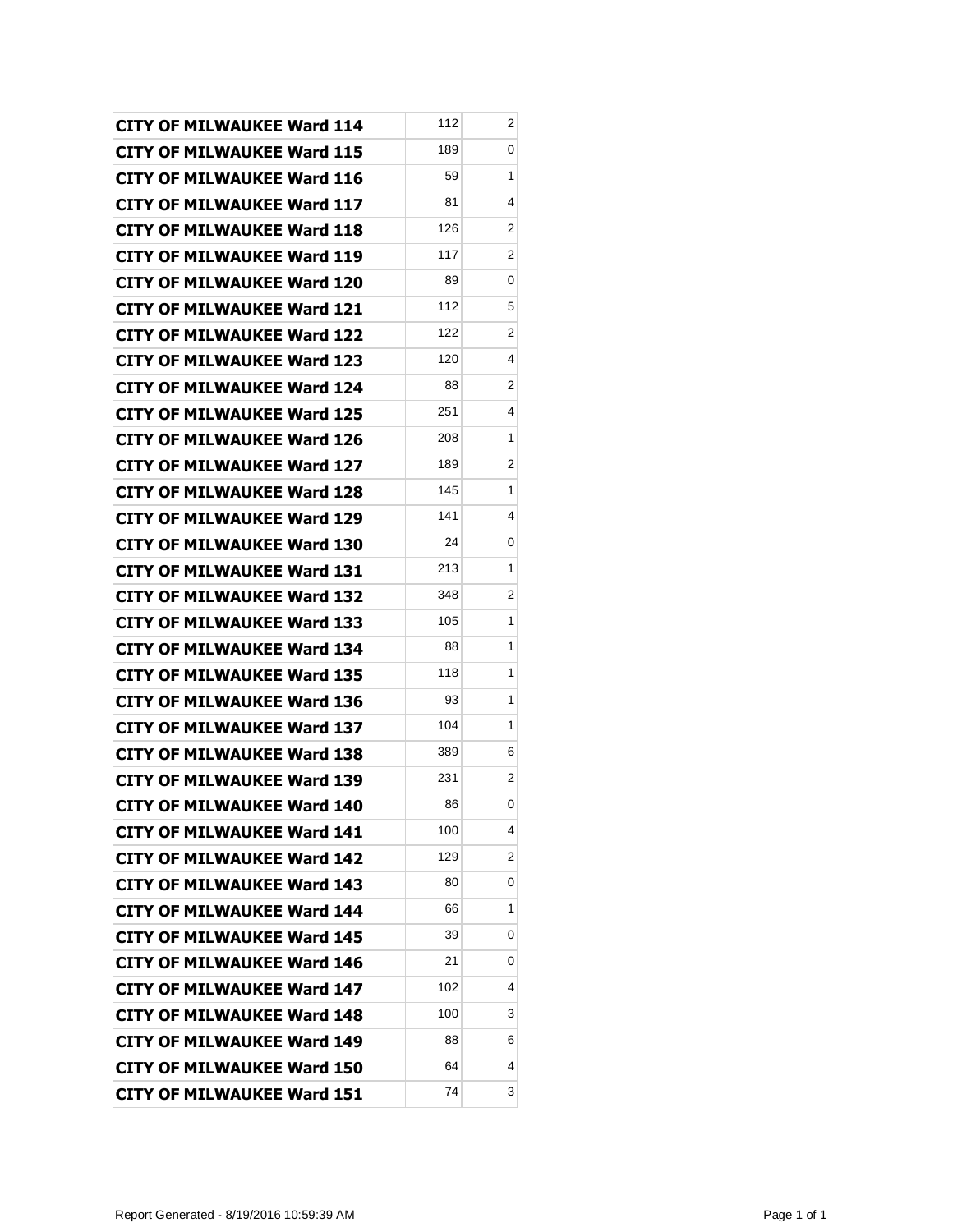| <b>CITY OF MILWAUKEE Ward 152</b> | 44  | 2                       |
|-----------------------------------|-----|-------------------------|
| <b>CITY OF MILWAUKEE Ward 153</b> | 114 | 1                       |
| <b>CITY OF MILWAUKEE Ward 154</b> | 67  | 5                       |
| <b>CITY OF MILWAUKEE Ward 155</b> | 60  | 0                       |
| <b>CITY OF MILWAUKEE Ward 156</b> | 113 | 4                       |
| <b>CITY OF MILWAUKEE Ward 157</b> | 68  | 1                       |
| <b>CITY OF MILWAUKEE Ward 158</b> | 69  | 0                       |
| <b>CITY OF MILWAUKEE Ward 159</b> | 53  | 1                       |
| <b>CITY OF MILWAUKEE Ward 160</b> | 82  | 1                       |
| <b>CITY OF MILWAUKEE Ward 161</b> | 26  | 1                       |
| <b>CITY OF MILWAUKEE Ward 162</b> | 45  | 0                       |
| <b>CITY OF MILWAUKEE Ward 163</b> | 84  | 2                       |
| CITY OF MILWAUKEE Ward 164        | 150 | 2                       |
| <b>CITY OF MILWAUKEE Ward 165</b> | 92  | 1                       |
| <b>CITY OF MILWAUKEE Ward 166</b> | 51  | 3                       |
| <b>CITY OF MILWAUKEE Ward 167</b> | 166 | $\mathbf{1}$            |
| <b>CITY OF MILWAUKEE Ward 168</b> | 376 | 4                       |
| CITY OF MILWAUKEE Ward 169        | 32  | 0                       |
| <b>CITY OF MILWAUKEE Ward 170</b> | 32  | 0                       |
| <b>CITY OF MILWAUKEE Ward 171</b> | 6   | 0                       |
| <b>CITY OF MILWAUKEE Ward 172</b> | 62  | 2                       |
| <b>CITY OF MILWAUKEE Ward 173</b> | 99  | 4                       |
| CITY OF MILWAUKEE Ward 174        | 170 | 5                       |
| <b>CITY OF MILWAUKEE Ward 175</b> | 112 | 3                       |
| <b>CITY OF MILWAUKEE Ward 176</b> | 100 | 2                       |
| <b>CITY OF MILWAUKEE Ward 177</b> | 256 | 5                       |
| CITY OF MILWAUKEE Ward 178        | 142 | $\overline{\mathbf{c}}$ |
| <b>CITY OF MILWAUKEE Ward 179</b> | 193 | 1                       |
| <b>CITY OF MILWAUKEE Ward 180</b> | 142 | 1                       |
| <b>CITY OF MILWAUKEE Ward 181</b> | 316 | 1                       |
| <b>CITY OF MILWAUKEE Ward 182</b> | 177 | 0                       |
| <b>CITY OF MILWAUKEE Ward 183</b> | 215 | 2                       |
| <b>CITY OF MILWAUKEE Ward 184</b> | 184 | 1                       |
| <b>CITY OF MILWAUKEE Ward 185</b> | 216 | 1                       |
| <b>CITY OF MILWAUKEE Ward 186</b> | 188 | 0                       |
| <b>CITY OF MILWAUKEE Ward 187</b> | 41  | 1                       |
| <b>CITY OF MILWAUKEE Ward 188</b> | 28  | 1                       |
| <b>CITY OF MILWAUKEE Ward 189</b> | 101 | 3                       |
|                                   |     |                         |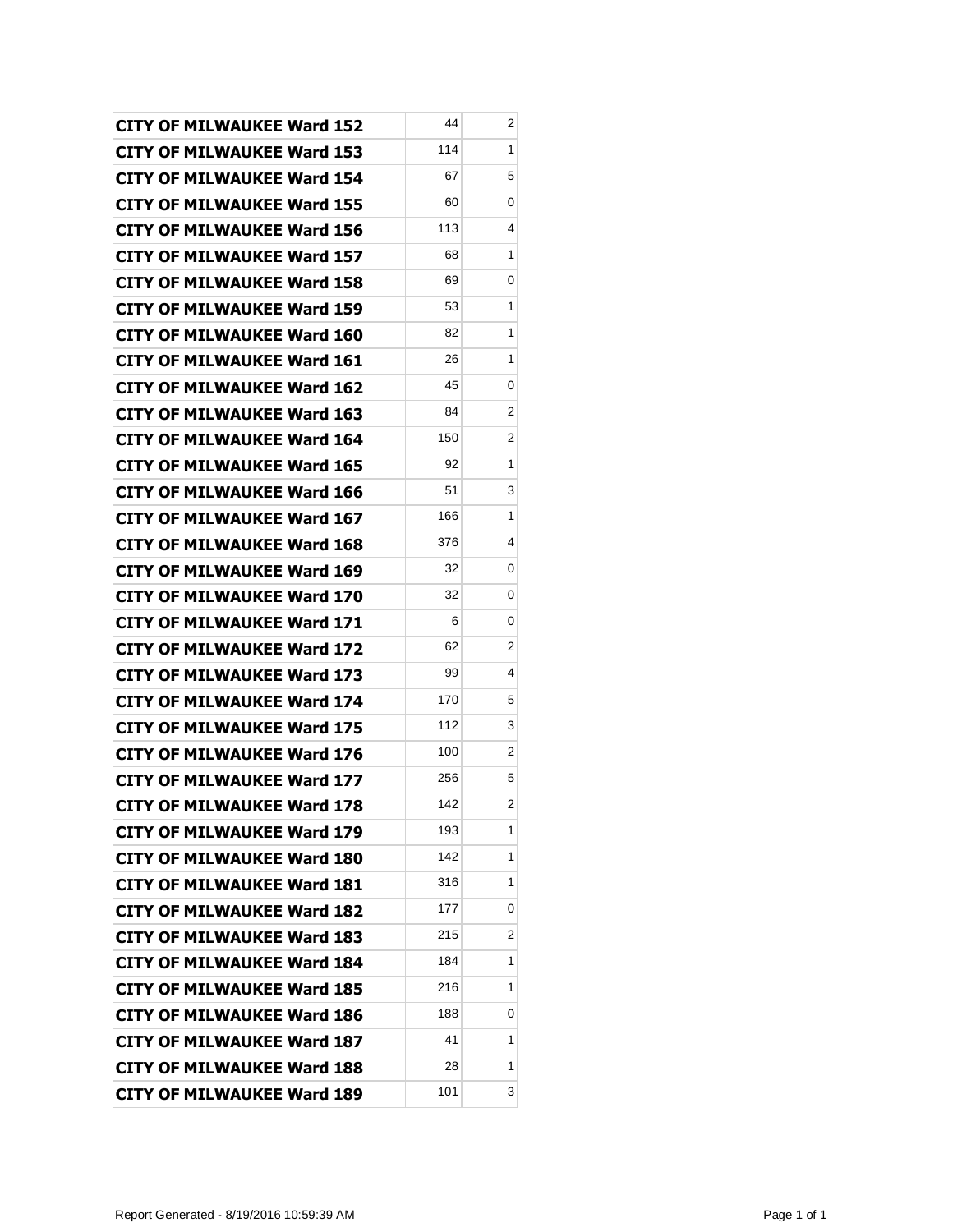| <b>CITY OF MILWAUKEE Ward 190</b> | 44  | 1 |
|-----------------------------------|-----|---|
| <b>CITY OF MILWAUKEE Ward 191</b> | 7   | 0 |
| <b>CITY OF MILWAUKEE Ward 192</b> | 17  | 0 |
| <b>CITY OF MILWAUKEE Ward 193</b> | 83  | 3 |
| <b>CITY OF MILWAUKEE Ward 194</b> | 61  | 1 |
| <b>CITY OF MILWAUKEE Ward 195</b> | 45  | 2 |
| <b>CITY OF MILWAUKEE Ward 196</b> | 83  | 1 |
| <b>CITY OF MILWAUKEE Ward 197</b> | 54  | 0 |
| <b>CITY OF MILWAUKEE Ward 198</b> | 110 | 4 |
| <b>CITY OF MILWAUKEE Ward 199</b> | 148 | 4 |
| <b>CITY OF MILWAUKEE Ward 200</b> | 61  | 0 |
| <b>CITY OF MILWAUKEE Ward 201</b> | 52  | 2 |
| <b>CITY OF MILWAUKEE Ward 202</b> | 123 | 2 |
| <b>CITY OF MILWAUKEE Ward 203</b> | 186 | 3 |
| <b>CITY OF MILWAUKEE Ward 204</b> | 155 | 0 |
| <b>CITY OF MILWAUKEE Ward 205</b> | 153 | 0 |
| <b>CITY OF MILWAUKEE Ward 206</b> | 155 | 1 |
| <b>CITY OF MILWAUKEE Ward 207</b> | 89  | 2 |
| <b>CITY OF MILWAUKEE Ward 208</b> | 95  | 1 |
| <b>CITY OF MILWAUKEE Ward 209</b> | 76  | 0 |
| <b>CITY OF MILWAUKEE Ward 210</b> | 66  | 0 |
| <b>CITY OF MILWAUKEE Ward 211</b> | 50  | 2 |
| <b>CITY OF MILWAUKEE Ward 212</b> | 53  | 0 |
| <b>CITY OF MILWAUKEE Ward 213</b> | 97  | 0 |
| <b>CITY OF MILWAUKEE Ward 214</b> | 58  | 4 |
| <b>CITY OF MILWAUKEE Ward 215</b> | 16  | 0 |
| CITY OF MILWAUKEE Ward 216        | 17  | 0 |
| <b>CITY OF MILWAUKEE Ward 217</b> | 42  | 0 |
| <b>CITY OF MILWAUKEE Ward 218</b> | 59  | 2 |
| <b>CITY OF MILWAUKEE Ward 219</b> | 31  | 0 |
| <b>CITY OF MILWAUKEE Ward 220</b> | 52  | 2 |
| <b>CITY OF MILWAUKEE Ward 221</b> | 127 | 2 |
| <b>CITY OF MILWAUKEE Ward 222</b> | 41  | 0 |
| <b>CITY OF MILWAUKEE Ward 223</b> | 37  | 1 |
| <b>CITY OF MILWAUKEE Ward 224</b> | 32  | 1 |
| <b>CITY OF MILWAUKEE Ward 225</b> | 22  | 0 |
| <b>CITY OF MILWAUKEE Ward 226</b> | 17  | 0 |
| <b>CITY OF MILWAUKEE Ward 227</b> | 84  | 2 |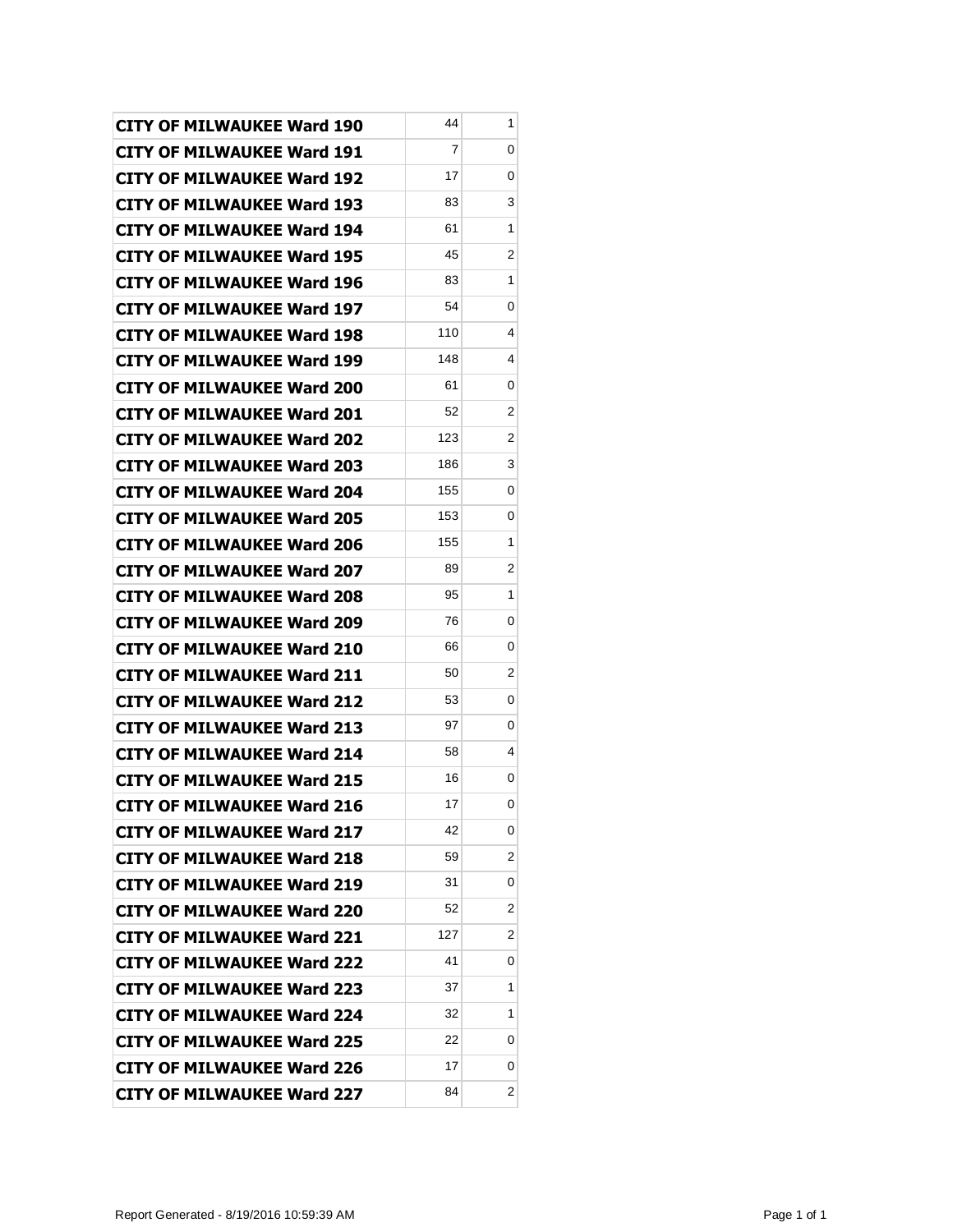| <b>CITY OF MILWAUKEE Ward 228</b> | 20  | 0 |
|-----------------------------------|-----|---|
| <b>CITY OF MILWAUKEE Ward 229</b> | 12  | 0 |
| <b>CITY OF MILWAUKEE Ward 230</b> | 48  | 0 |
| <b>CITY OF MILWAUKEE Ward 231</b> | 21  | 1 |
| <b>CITY OF MILWAUKEE Ward 232</b> | 8   | 0 |
| <b>CITY OF MILWAUKEE Ward 233</b> | 15  | 0 |
| CITY OF MILWAUKEE Ward 234        | 27  | 0 |
| <b>CITY OF MILWAUKEE Ward 235</b> | 137 | 1 |
| <b>CITY OF MILWAUKEE Ward 236</b> | 42  | 0 |
| <b>CITY OF MILWAUKEE Ward 237</b> | 26  | 0 |
| <b>CITY OF MILWAUKEE Ward 238</b> | 19  | 0 |
| CITY OF MILWAUKEE Ward 239        | 38  | 1 |
| <b>CITY OF MILWAUKEE Ward 240</b> | 31  | 1 |
| <b>CITY OF MILWAUKEE Ward 241</b> | 95  | 2 |
| CITY OF MILWAUKEE Ward 242        | 124 | 0 |
| <b>CITY OF MILWAUKEE Ward 243</b> | 246 | 2 |
| <b>CITY OF MILWAUKEE Ward 244</b> | 165 | 1 |
| <b>CITY OF MILWAUKEE Ward 245</b> | 138 | 0 |
| <b>CITY OF MILWAUKEE Ward 246</b> | 233 | 2 |
| <b>CITY OF MILWAUKEE Ward 247</b> | 92  | 0 |
| <b>CITY OF MILWAUKEE Ward 248</b> | 157 | 1 |
| <b>CITY OF MILWAUKEE Ward 249</b> | 19  | 0 |
| <b>CITY OF MILWAUKEE Ward 250</b> | 32  | 0 |
| <b>CITY OF MILWAUKEE Ward 251</b> | 9   | 0 |
| <b>CITY OF MILWAUKEE Ward 252</b> | 38  | 0 |
| <b>CITY OF MILWAUKEE Ward 253</b> | 14  | 0 |
| <b>CITY OF MILWAUKEE Ward 254</b> | 6   | 1 |
| <b>CITY OF MILWAUKEE Ward 255</b> | 24  | 1 |
| <b>CITY OF MILWAUKEE Ward 256</b> | 17  | 0 |
| <b>CITY OF MILWAUKEE Ward 257</b> | 44  | 0 |
| <b>CITY OF MILWAUKEE Ward 258</b> | 63  | 0 |
| <b>CITY OF MILWAUKEE Ward 259</b> | 44  | 0 |
| <b>CITY OF MILWAUKEE Ward 260</b> | 41  | 0 |
| <b>CITY OF MILWAUKEE Ward 261</b> | 60  | 0 |
| <b>CITY OF MILWAUKEE Ward 262</b> | 92  | 2 |
| <b>CITY OF MILWAUKEE Ward 263</b> | 58  | 0 |
| <b>CITY OF MILWAUKEE Ward 264</b> | 125 | 0 |
| <b>CITY OF MILWAUKEE Ward 265</b> | 71  | 0 |
|                                   |     |   |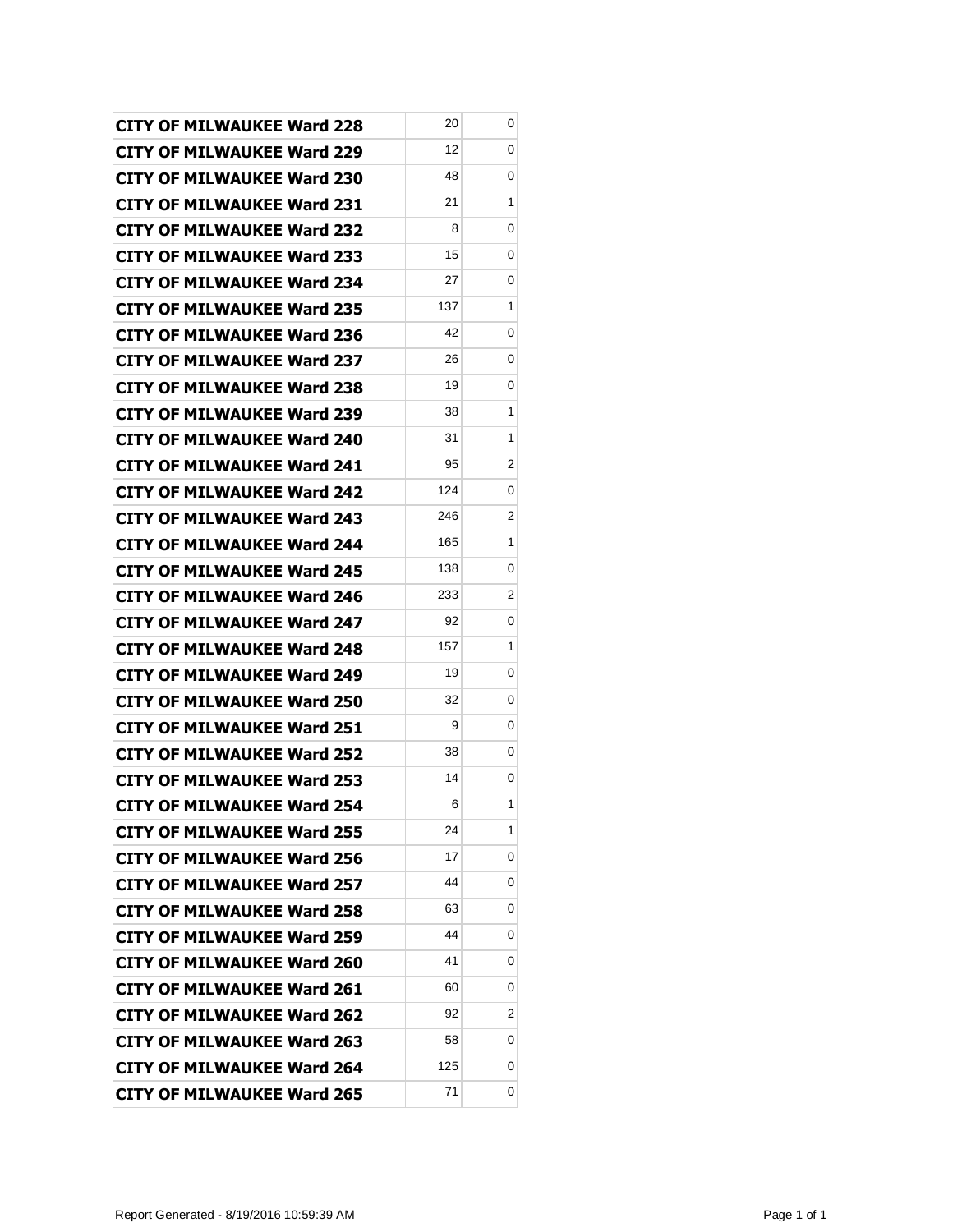| <b>CITY OF MILWAUKEE Ward 266</b> | 55  | 1 |
|-----------------------------------|-----|---|
| <b>CITY OF MILWAUKEE Ward 267</b> | 76  | 0 |
| <b>CITY OF MILWAUKEE Ward 268</b> | 135 | 1 |
| <b>CITY OF MILWAUKEE Ward 269</b> | 92  | 0 |
| <b>CITY OF MILWAUKEE Ward 270</b> | 85  | 1 |
| <b>CITY OF MILWAUKEE Ward 271</b> | 173 | 0 |
| CITY OF MILWAUKEE Ward 272        | 87  | 1 |
| <b>CITY OF MILWAUKEE Ward 273</b> | 44  | 0 |
| <b>CITY OF MILWAUKEE Ward 274</b> | 49  | 1 |
| <b>CITY OF MILWAUKEE Ward 275</b> | 97  | 1 |
| <b>CITY OF MILWAUKEE Ward 276</b> | 151 | 1 |
| CITY OF MILWAUKEE Ward 277        | 119 | 1 |
| <b>CITY OF MILWAUKEE Ward 278</b> | 56  | 1 |
| <b>CITY OF MILWAUKEE Ward 279</b> | 100 | 2 |
| <b>CITY OF MILWAUKEE Ward 280</b> | 201 | 3 |
| <b>CITY OF MILWAUKEE Ward 281</b> | 89  | 0 |
| <b>CITY OF MILWAUKEE Ward 282</b> | 31  | 0 |
| <b>CITY OF MILWAUKEE Ward 283</b> | 47  | 0 |
| <b>CITY OF MILWAUKEE Ward 284</b> | 65  | 0 |
| <b>CITY OF MILWAUKEE Ward 285</b> | 10  | 0 |
| <b>CITY OF MILWAUKEE Ward 286</b> | 56  | 1 |
| <b>CITY OF MILWAUKEE Ward 287</b> | 47  | 0 |
| <b>CITY OF MILWAUKEE Ward 288</b> | 104 | 1 |
| <b>CITY OF MILWAUKEE Ward 289</b> | 76  | 1 |
| <b>CITY OF MILWAUKEE Ward 290</b> | 22  | 0 |
| <b>CITY OF MILWAUKEE Ward 291</b> | 41  | 1 |
| <b>CITY OF MILWAUKEE Ward 292</b> | 83  | 1 |
| <b>CITY OF MILWAUKEE Ward 293</b> | 120 | 0 |
| <b>CITY OF MILWAUKEE Ward 294</b> | 82  | 1 |
| <b>CITY OF MILWAUKEE Ward 295</b> | 104 | 0 |
| <b>CITY OF MILWAUKEE Ward 296</b> | 157 | 2 |
| <b>CITY OF MILWAUKEE Ward 297</b> | 153 | 0 |
| <b>CITY OF MILWAUKEE Ward 298</b> | 129 | 0 |
| <b>CITY OF MILWAUKEE Ward 299</b> | 158 | 0 |
| <b>CITY OF MILWAUKEE Ward 300</b> | 282 | 0 |
| <b>CITY OF MILWAUKEE Ward 301</b> | 168 | 5 |
| <b>CITY OF MILWAUKEE Ward 302</b> | 101 | 3 |
| <b>CITY OF MILWAUKEE Ward 303</b> | 173 | 1 |
|                                   |     |   |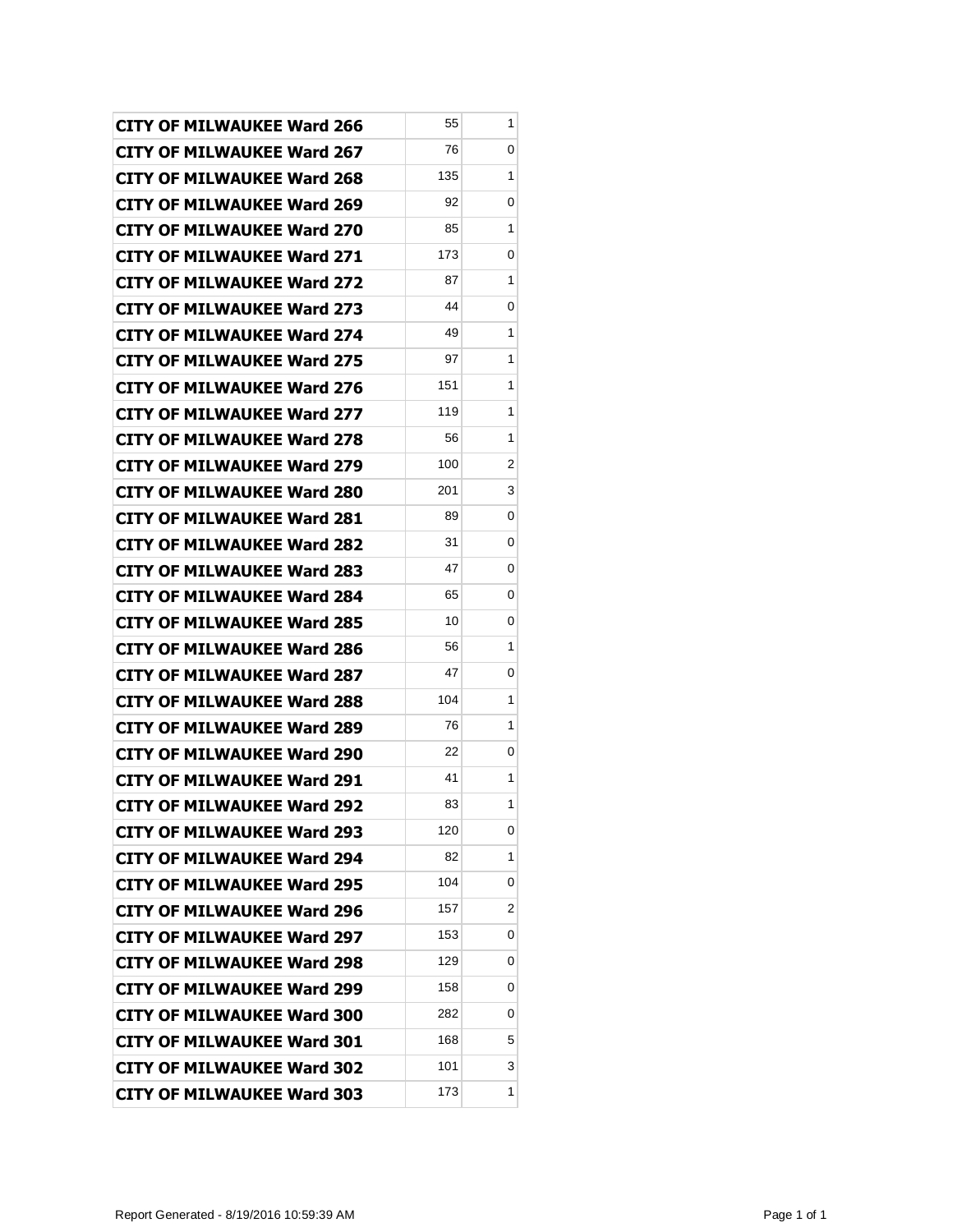| <b>CITY OF MILWAUKEE Ward 304</b>            | 79  | 0 |
|----------------------------------------------|-----|---|
| <b>CITY OF MILWAUKEE Ward 305</b>            | 89  | 1 |
| CITY OF MILWAUKEE Ward 306                   | 141 | 1 |
| <b>CITY OF MILWAUKEE Ward 307</b>            | 79  | 1 |
| <b>CITY OF MILWAUKEE Ward 308</b>            | 67  | 1 |
| <b>CITY OF MILWAUKEE Ward 309</b>            | 120 | 0 |
| <b>CITY OF MILWAUKEE Ward 310</b>            | 23  | 0 |
| <b>CITY OF MILWAUKEE Ward 311</b>            | 59  | 0 |
| <b>CITY OF MILWAUKEE Ward 312</b>            | 107 | 0 |
| <b>CITY OF MILWAUKEE Ward 313</b>            | 189 | 0 |
| <b>CITY OF MILWAUKEE Ward 314</b>            | 63  | 1 |
| <b>CITY OF MILWAUKEE Ward 315</b>            | 128 | 1 |
| <b>CITY OF MILWAUKEE Ward 316</b>            | 87  | 2 |
| <b>CITY OF MILWAUKEE Ward 317</b>            | 102 | 0 |
| <b>CITY OF MILWAUKEE Ward 320</b>            | 6   | 0 |
| <b>CITY OF MILWAUKEE Ward 321</b>            | 10  | 1 |
| <b>CITY OF MILWAUKEE Ward 322</b>            | 11  | 0 |
| <b>CITY OF MILWAUKEE Ward 323</b>            | 19  | 0 |
| <b>CITY OF MILWAUKEE Ward 324</b>            | 2   | 0 |
| <b>CITY OF MILWAUKEE Ward 325</b>            | 46  | 0 |
| <b>CITY OF MILWAUKEE Ward 326</b>            | 0   | 0 |
| <b>CITY OF MILWAUKEE Ward 327</b>            | 0   | 0 |
| <b>CITY OF OAK CREEK Wards 1-3</b>           | 172 | 0 |
| <b>CITY OF OAK CREEK Wards 4-6</b>           | 143 | 0 |
| <b>CITY OF OAK CREEK Wards 7-9</b>           | 163 | 2 |
| <b>CITY OF OAK CREEK Wards 10-12</b>         | 179 | 2 |
| CITY OF OAK CREEK Wards 13-15                | 146 | 0 |
| CITY OF OAK CREEK Wards 16-19                | 150 | 0 |
| <b>CITY OF ST. FRANCIS Wards 1-4</b>         | 179 | 2 |
| <b>CITY OF ST. FRANCIS Wards 5-8</b>         | 187 | 3 |
| <b>CITY OF ST. FRANCIS Wards 9-12</b>        | 266 | 1 |
| CITY OF SOUTH MILWAUKEE Ward<br>$1 - 4$      | 297 | 2 |
| CITY OF SOUTH MILWAUKEE Ward<br>5-8          | 204 | 3 |
| CITY OF SOUTH MILWAUKEE Ward<br>$9 - 12$     | 255 | 1 |
| <b>CITY OF SOUTH MILWAUKEE Ward</b><br>13-16 | 268 | 0 |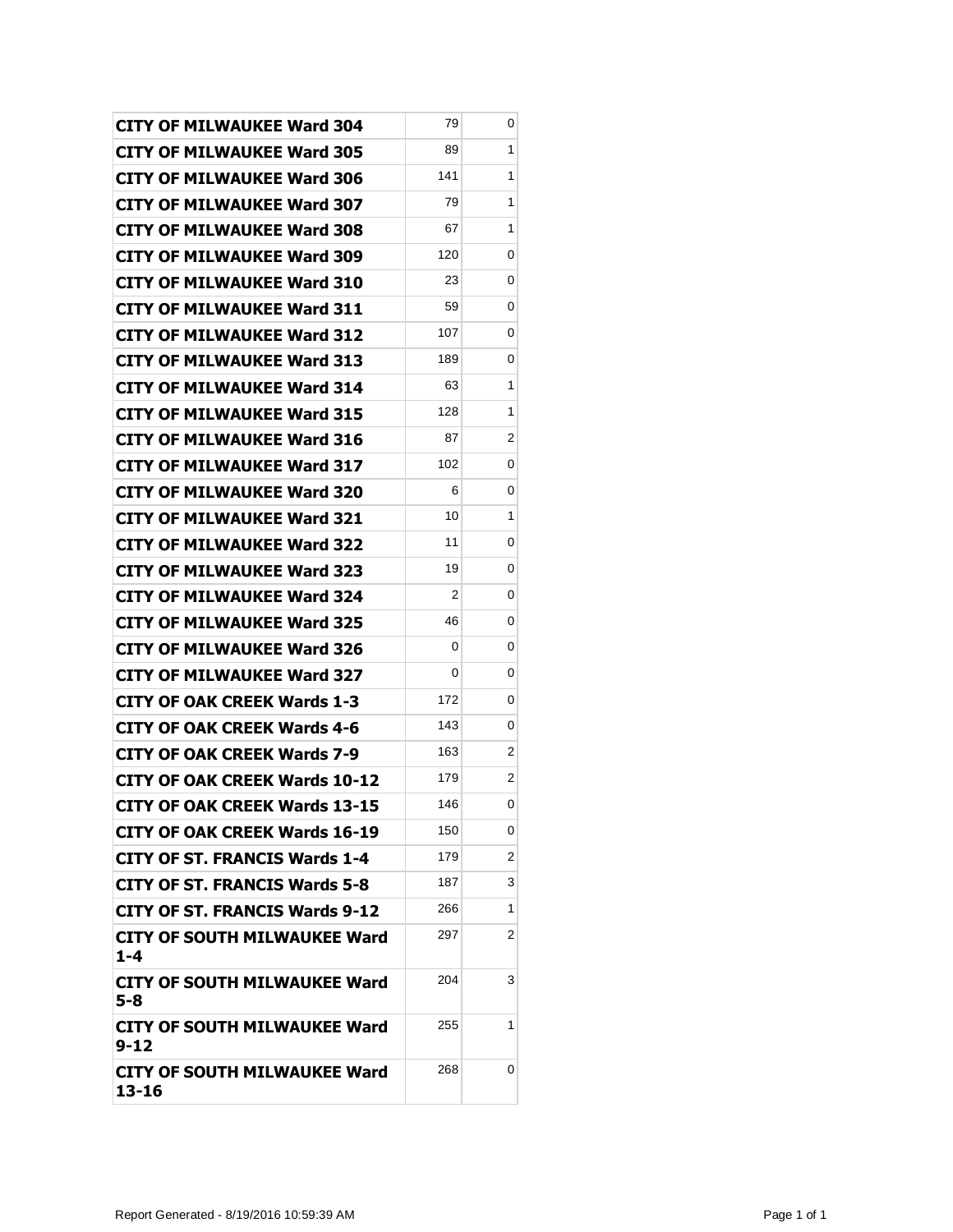| <b>CITY OF WAUWATOSA Ward 1</b>   | 167 | 0              |
|-----------------------------------|-----|----------------|
| <b>CITY OF WAUWATOSA Ward 2</b>   | 145 | 1              |
| <b>CITY OF WAUWATOSA Ward 3</b>   | 145 | 1              |
| <b>CITY OF WAUWATOSA Ward 4</b>   | 224 | 1              |
| <b>CITY OF WAUWATOSA Ward 5</b>   | 110 | 1              |
| <b>CITY OF WAUWATOSA Ward 6</b>   | 91  | 1              |
| <b>CITY OF WAUWATOSA Ward 7</b>   | 149 | 3              |
| <b>CITY OF WAUWATOSA Ward 8</b>   | 93  | 0              |
| <b>CITY OF WAUWATOSA Ward 9</b>   | 85  | 0              |
| CITY OF WAUWATOSA Ward 10         | 98  | 2              |
| <b>CITY OF WAUWATOSA Ward 11</b>  | 178 | 2              |
| <b>CITY OF WAUWATOSA Ward 12</b>  | 182 | 0              |
| <b>CITY OF WAUWATOSA Ward 13</b>  | 77  | 0              |
| CITY OF WAUWATOSA Ward 14         | 167 | 4              |
| <b>CITY OF WAUWATOSA Ward 15</b>  | 169 | 2              |
| <b>CITY OF WAUWATOSA Ward 16</b>  | 151 | 2              |
| <b>CITY OF WAUWATOSA Ward 17</b>  | 136 | 1              |
| <b>CITY OF WAUWATOSA Ward 18</b>  | 105 | 2              |
| <b>CITY OF WAUWATOSA Ward 19</b>  | 149 | 0              |
| <b>CITY OF WAUWATOSA Ward 20</b>  | 130 | 1              |
| <b>CITY OF WAUWATOSA Ward 21</b>  | 109 | 0              |
| <b>CITY OF WAUWATOSA Ward 22</b>  | 140 | $\overline{2}$ |
| <b>CITY OF WAUWATOSA Ward 23</b>  | 112 | 0              |
| <b>CITY OF WAUWATOSA Ward 24</b>  | 128 | 1              |
| CITY OF WEST ALLIS Ward 1         | 54  | 1              |
| <b>CITY OF WEST ALLIS Ward 2</b>  | 118 | 1              |
| <b>CITY OF WEST ALLIS Ward 3</b>  | 50  | 0              |
| <b>CITY OF WEST ALLIS Ward 4</b>  | 103 | 0              |
| <b>CITY OF WEST ALLIS Ward 5</b>  | 111 | 1              |
| <b>CITY OF WEST ALLIS Ward 6</b>  | 66  | 0              |
| <b>CITY OF WEST ALLIS Ward 7</b>  | 76  | 0              |
| <b>CITY OF WEST ALLIS Ward 8</b>  | 82  | 1              |
| <b>CITY OF WEST ALLIS Ward 9</b>  | 79  | 0              |
| <b>CITY OF WEST ALLIS Ward 10</b> | 81  | 2              |
| <b>CITY OF WEST ALLIS Ward 11</b> | 91  | 0              |
| <b>CITY OF WEST ALLIS Ward 12</b> | 82  | 0              |
| <b>CITY OF WEST ALLIS Ward 13</b> | 115 | 2              |
| <b>CITY OF WEST ALLIS Ward 14</b> | 64  | 0              |